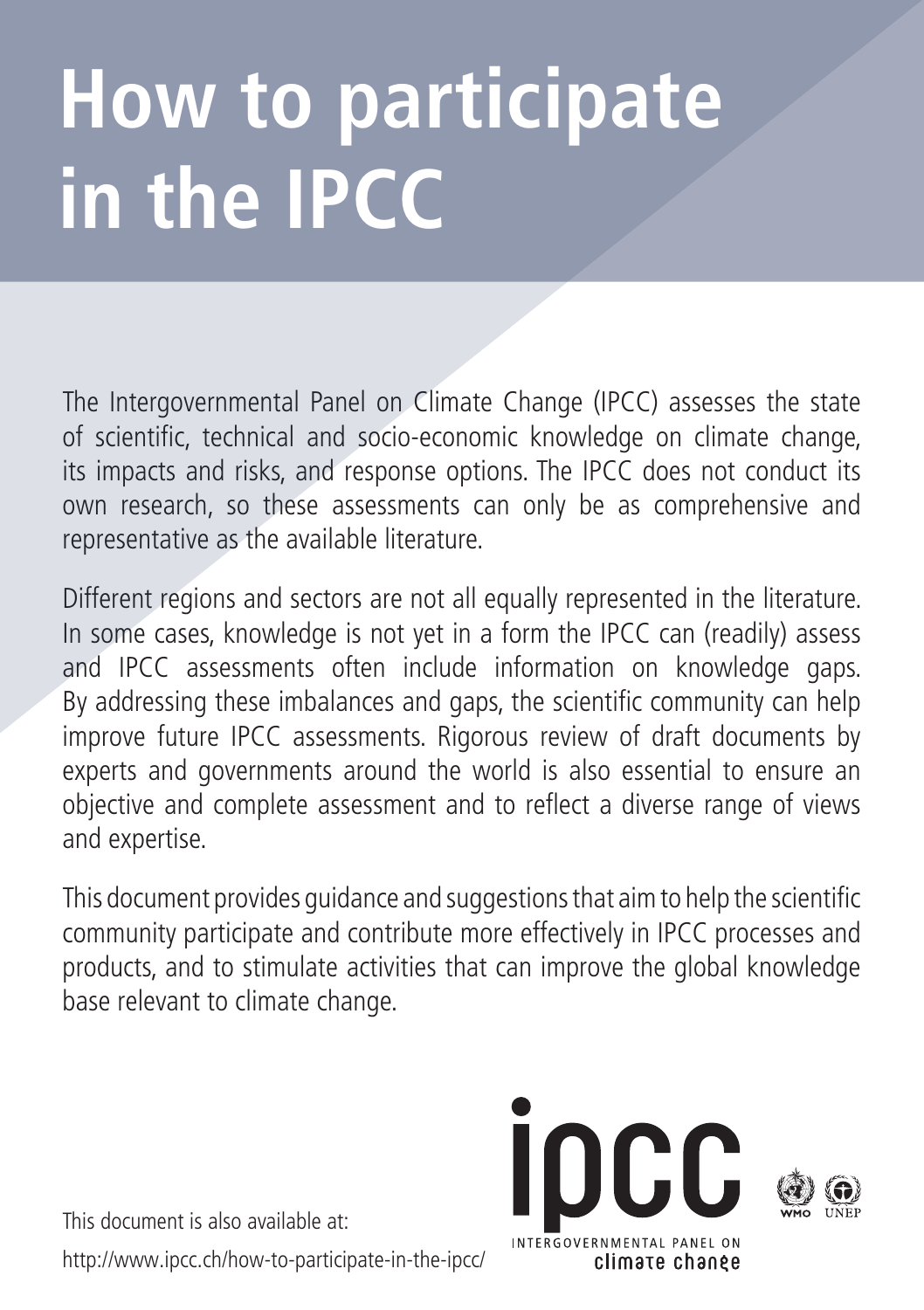#### 1 **BRIEF OVERVIEW**

Participate in the IPCC through:

| Section 3 - Publication of relevant literature |                                                                                                                                                                                                  | $\overline{4}$ |
|------------------------------------------------|--------------------------------------------------------------------------------------------------------------------------------------------------------------------------------------------------|----------------|
| 0                                              | Check approved AR6 chapter and cross-chapter content outlines of the three<br>Working Groups (WGI, WGII and WGIII)                                                                               |                |
| $\mathbf 0$                                    | Check for mention of knowledge gaps in past reports.                                                                                                                                             |                |
| $\mathbf{o}$                                   | Check other emerging topics.                                                                                                                                                                     |                |
| $\mathbf{o}$                                   | Particularly valuable for assessments: policy-relevant information, robust<br>findings, numerical information useful for planning, costing, evaluation.                                          |                |
|                                                |                                                                                                                                                                                                  | 8              |
| 0                                              | Lead Authors are nominated by IPCC government Focal Points or Observer<br>Organizations and selected by the IPCC Bureau based on expertise, aiming for<br>regional, sectorial and gender balance |                |
|                                                | Section 5 - Expert meetings and workshops                                                                                                                                                        | 9              |
|                                                |                                                                                                                                                                                                  | 10             |
|                                                |                                                                                                                                                                                                  | 11             |
| 0                                              | Review any part of the report, drawing on your personal experience and<br>knowledge of the literature                                                                                            |                |
| o                                              | Check for coverage, balance, accuracy, handling of topics, biases, important<br>conclusions, overlaps, gaps, inconsistencies, language, references, etc. and<br>suggest improved text            |                |
| $\mathbf 0$                                    | Upcoming review periods of IPCC reports, 6th Assessment Cycle:<br>WGI: 2 March - 26 April 2020                                                                                                   |                |
|                                                | WGII: 18 October - 13 December 2019 and 7 August - 2 October 2020<br>WGIII: 13 January 2020 - 1 March 2020 and 13 July - 13 September 2020                                                       |                |
|                                                | Section 8 - Networking, outreach and communications  14                                                                                                                                          |                |
|                                                | Further details follow below.                                                                                                                                                                    |                |
|                                                |                                                                                                                                                                                                  |                |

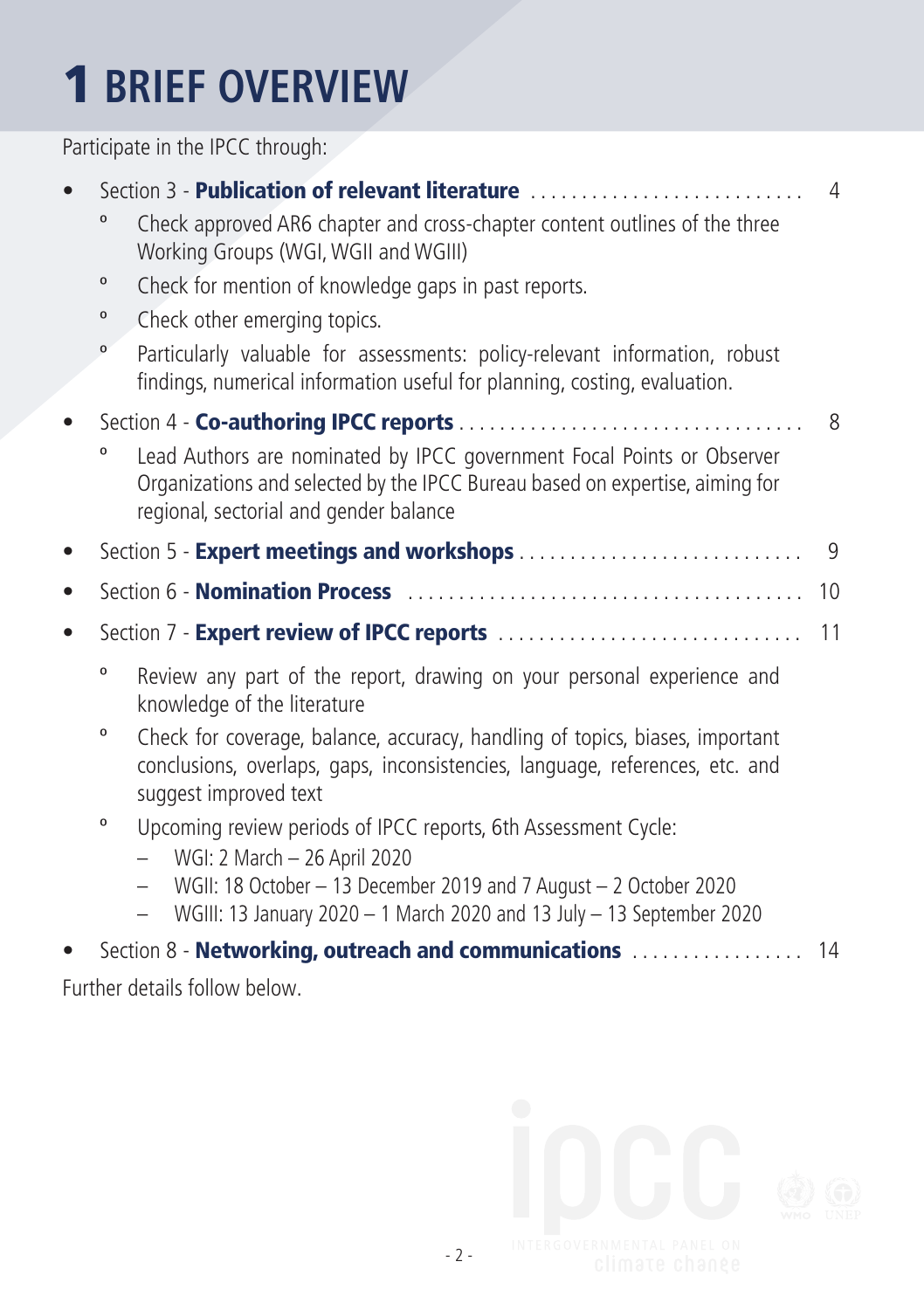# 2 **IPCC FACT SHEETS**

What is the IPCC?

https://www.ipcc.ch/site/assets/uploads/2018/02/FS\_what\_ipcc.pdf

- Highlights of IPCC history https://www.ipcc.ch/site/assets/uploads/2018/04/FS\_timeline.pdf
- About the 6th Assessment Cycle https://www.ipcc.ch/site/assets/uploads/2018/09/AC6\_brochure\_en.pdf
- How does the IPCC select its authors? https://www.ipcc.ch/site/assets/uploads/2018/02/FS\_select\_authors.pdf
- What literature does the IPCC assess? https://www.ipcc.ch/site/assets/uploads/2018/02/FS\_ipcc\_assess.pdf
- How does the IPCC review process work? https://www.ipcc.ch/site/assets/uploads/2018/02/FS\_review\_process.pdf
- How does the IPCC approve reports? https://www.ipcc.ch/site/assets/uploads/2018/02/FS\_ipcc\_approve.pdf
- How does the IPCC deal with alleged errors? https://www.ipcc.ch/site/assets/uploads/2018/02/FS\_ipcc\_deals\_errors.pdf

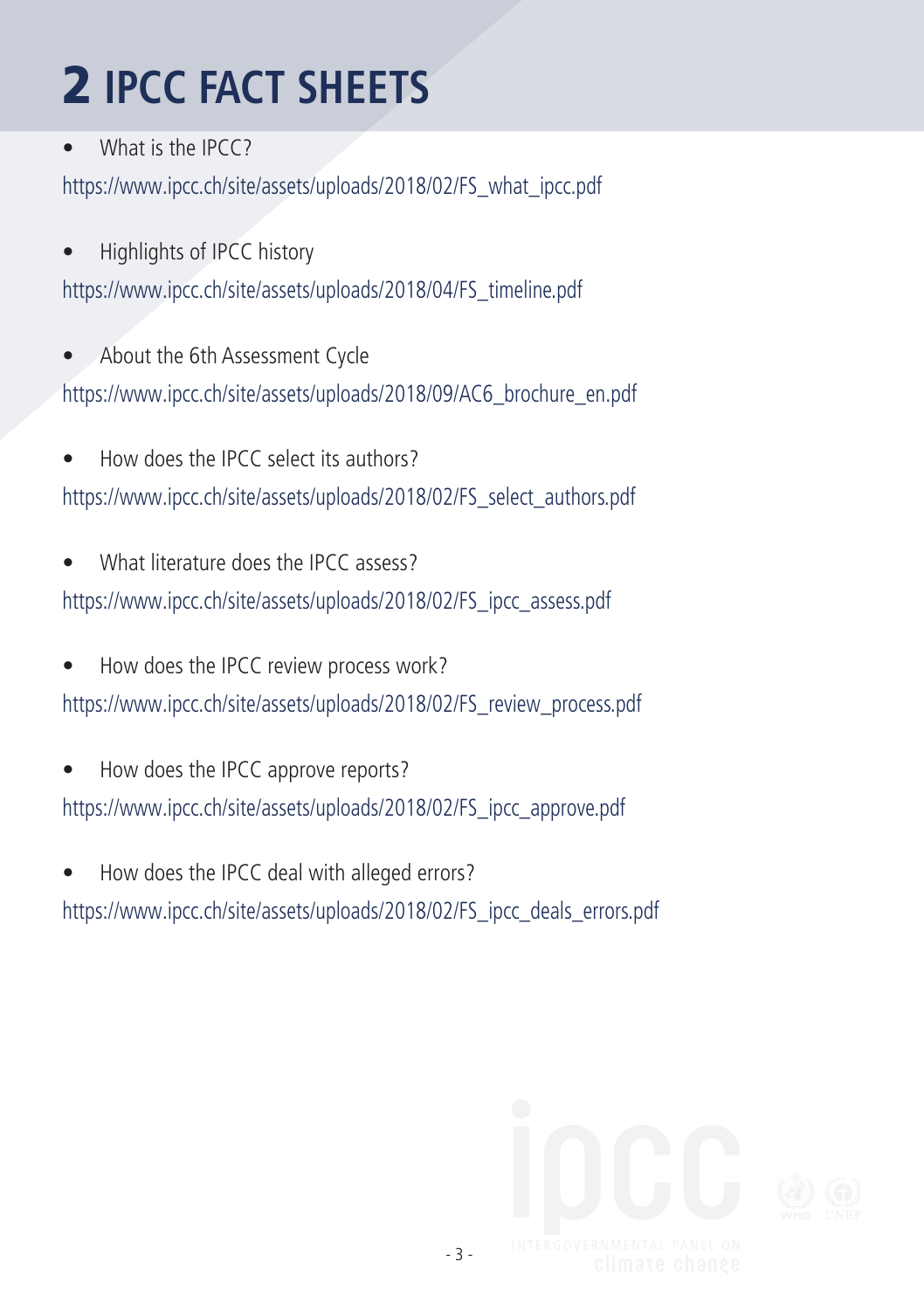#### 3 **PUBLICATION OF RELEVANT LITERATURE**

• To get an idea of topics that are relevant to the IPCC, check the approved content outlines of the three Working Groups (WGI, WGII and WGIII) contributions to the Sixth Assessment Report (AR6) currently under preparation - both chapters and cross-chapter papers. The cut-off dates for literature included in the assessment are strictly enforced to reduce inclusion bias.

- º WGI The Physical Science Basis https://www.ipcc.ch/site/assets/uploads/2018/11/AR6\_WGI\_outlines\_P46.pdf
	- Submitted, accepted or published by 31 December 2019
	- Accepted or published by 30 September 2020
- º WGII Impacts, Adaptation and Vulnerability https://www.ipcc.ch/site/assets/uploads/2018/11/AR6\_WGII\_outlines\_P46.pdf
	- Submitted, accepted or published by 26 June 2020
	- Accepted or published by 14 May 2021
- º WGIII Mitigation of Climate Change https://www.ipcc.ch/site/assets/uploads/2018/11/AR6\_WGIII\_outlines\_P46.pdf
	- Submitted, accepted or published by 15 June 2020
	- Accepted or published by 19 January 2021

Ideally publish in **peer-reviewed journals**, but the IPCC also assesses other types of literature **grey literature**, which include reports, white papers and books.

- <sup>o</sup> One option is to **upgrade grey to peer reviewed literature**. Publish syntheses and reviews from industry journals, or reports and working papers from governments, industry, research institutions and organizations, or conference and workshop proceedings.
- <sup>o</sup> Publish as yet **unpublished data**, at least as grey literature.
- º If you publish a grey literature the material is reviewed before publication and the final document is accessible to authors. Ensure that it fulfils the **minimum requirements for grey literature**, see the IPCC Guidance Note on Literature: https://wg1.jpcc.ch/AR6/documents/AR6\_WGI\_General\_Guidance\_note\_on\_literature.pdf
- º A paper about indigenous knowledge, published in a peer-reviewed journal, is a good way to bring indigenous knowledge into the IPCC assessment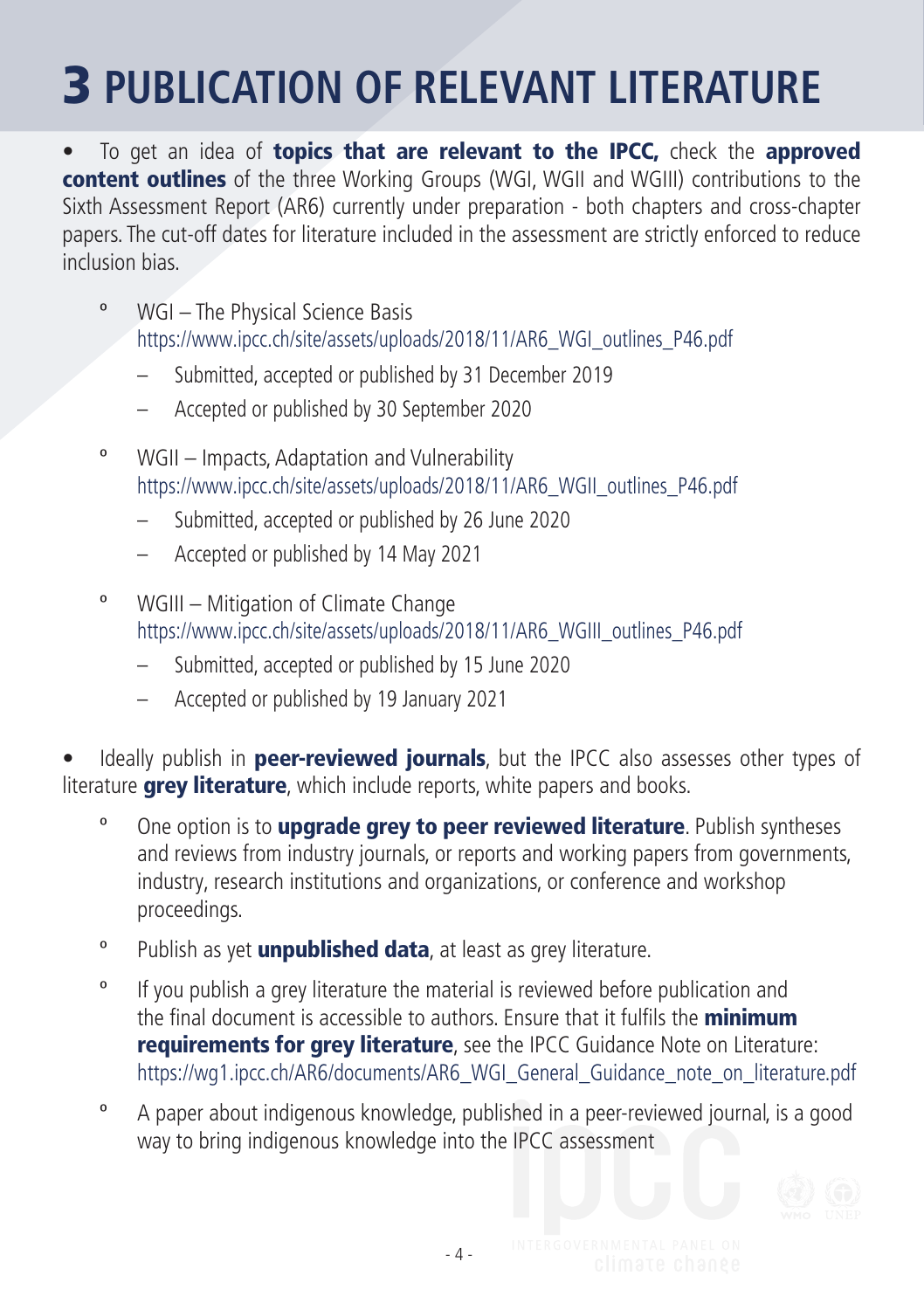• A good source for research inspiration are any **knowledge gaps** reported in IPCC reports. Reported knowledge gaps do not undermine the key findings of reports, but flag areas where knowledge was missing and thus was not part of the assessment. These knowledge gaps indicate policy-relevant research directions where new knowledge production will be particularly useful for the AR6. Check for mention of knowledge gaps in IPCC reports, such as

- various reports from the previous 5th Assessment Cycle
- º The Special Reports on The Impacts of Global Warming of 1.5°C (SR15) Climate Change and Land (SRCCL) and The Ocean and Cryosphere in a Changing Climate (SROCC) from the current 6th Assessment Cycle
- º Find reports at https://www.ipcc.ch/reports/
- º Drafts of the main assessment of the current cycle. These can be accessed by registering as an expert reviewer, see Section 7 on Review of IPCC reports for details

#### **Emerging topics from the 6th Assessment Cycle:**

- Cities and urban issues, earmarked for a Special Report in the 7th Assessment Cycle. See the cities and climate change research agenda that was the output of a conference convened by nine international partners and co-sponsored by the IPCC: https://citiesipcc.org/wp-content/uploads/2018/09/Research-Agenda-Aug-10\_Final\_Longversion.pdf
- º Risks and response options (or solutions) in both adaptation and mitigation, with evidence
- º Co-benefits risks and co-costs of mitigation and adaptation, including interactions and trade-offs, technological and financial challenges and options
- º Ethics and equity: climate change, sustainable development (including the United Nations Sustainable Development Goals), gender, poverty eradication, livelihoods, and food security
- º Perception of risks and benefits of climate change, adaptation and mitigation options, and societal responses, including psychological and sociological aspects
- º Climate engineering, greenhouse gas removal, and associated feedbacks and impacts
- º Nature-based solutions that have benefits for local communities, adaptation, carbon storage, and biodiversity
- º Regional and sectoral climate information
- º Different forms of climate-related knowledge and data, including indigenous and practice-based knowledge

- 5 -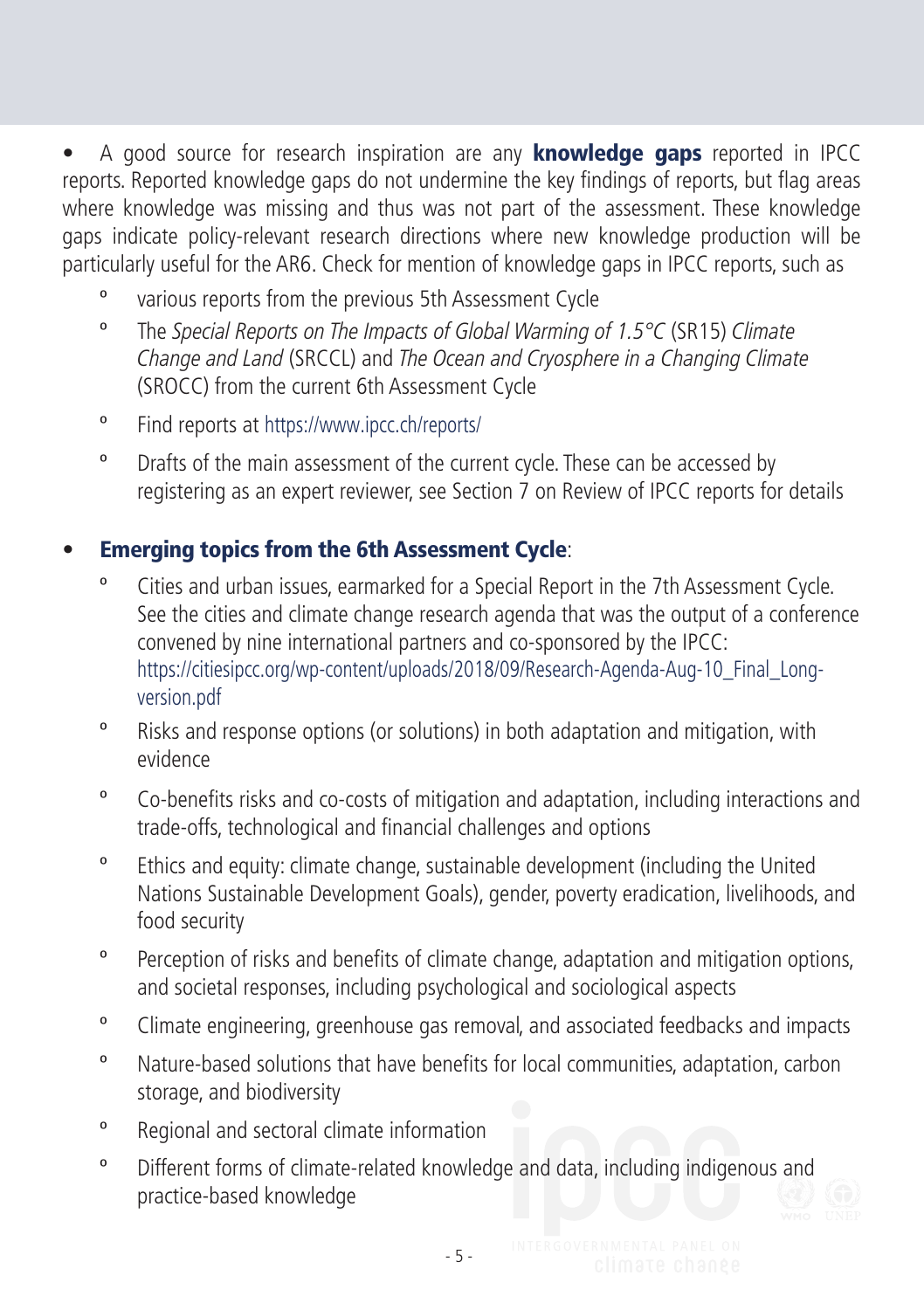#### 3 **PUBLICATION OF RELEVANT LITERATURE (cont.)**

- º Any topics covered in IPCC assessments where a regional perspective is still missing
- º Numerical information useful for planning, costing, evaluation etc (rather than just descriptive)

After publication, increase the impact of your research by presenting at conferences and produce conference proceedings

- What is **particularly useful** in publications:
	- º Make it easy for the IPCC authors to extract relevant information from your article.
		- Numerical information that can be easily assessed and compared with other similar studies, with clear reporting of data, methodologies, caveats and uncertainty
		- Synthesis work that clearly sets out evidence
		- Studies that address topics in the scoped outline; regional case studies; process understanding; evaluation of actions and solutions
	- <sup>o</sup> The role of the IPCC is to be policy-relevant but not prescriptive and there is an increasing focus on outlining the response and solution options available in different regions and at different scales. These include mitigation and adaptation, interactions (co-benefits and trade-offs) with each other and with the Sustainable Development Goals.
	- º For climate modellers, also see:
		- IPCC Good Practice Guidance Paper on detection and attribution at https://wg1.ipcc.ch/guidancepaper/IPCC\_D&A\_GoodPracticeGuidancePaper.pdf
		- IPCC Good Practice Guidance Paper on Assessing and Combining Multi Model Climate **Projections** https://wg1.ipcc.ch/guidancepaper/IPCC\_EM\_MME\_GoodPracticeGuidancePaper.pdf

#### Important considerations:

- º Policy-relevant (people, area, health, financial, basic needs, security, etc.)
- º Strong evidence, multiple lines of evidence, broad evidence, robust findings
- º Numerical information useful for planning, costing, evaluation etc (rather than just descriptive)

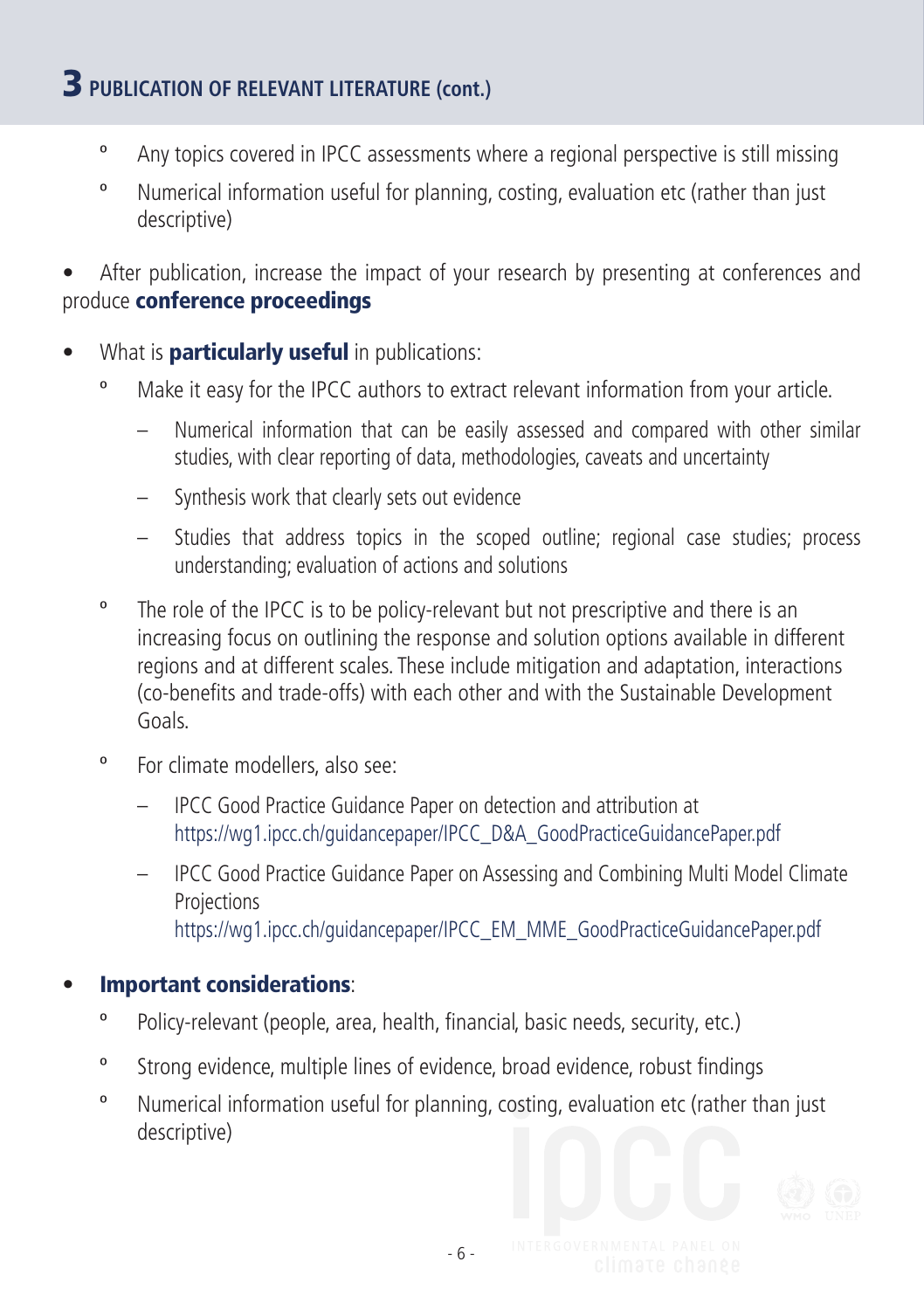• Getting your publications seen by IPCC authors, as individuals or group (e.g. institute or university department)

- º Via the expert review process
- º Contact relevant chapter authors alerting them of your work
- º Contact the relevant Technical Support Unit (TSU), who can then pass on the information to the relevant chapter authors
- º It will be most helpful if you indicate which chapter/section/topic the research provides evidence for, and how. Also supply Internet links to these articles, the articles themselves (especially if they are published in smaller / local journals and for grey literature). In the case of multiple documents, providing the reference list as an EndNote or Mendeley database will be most helpful

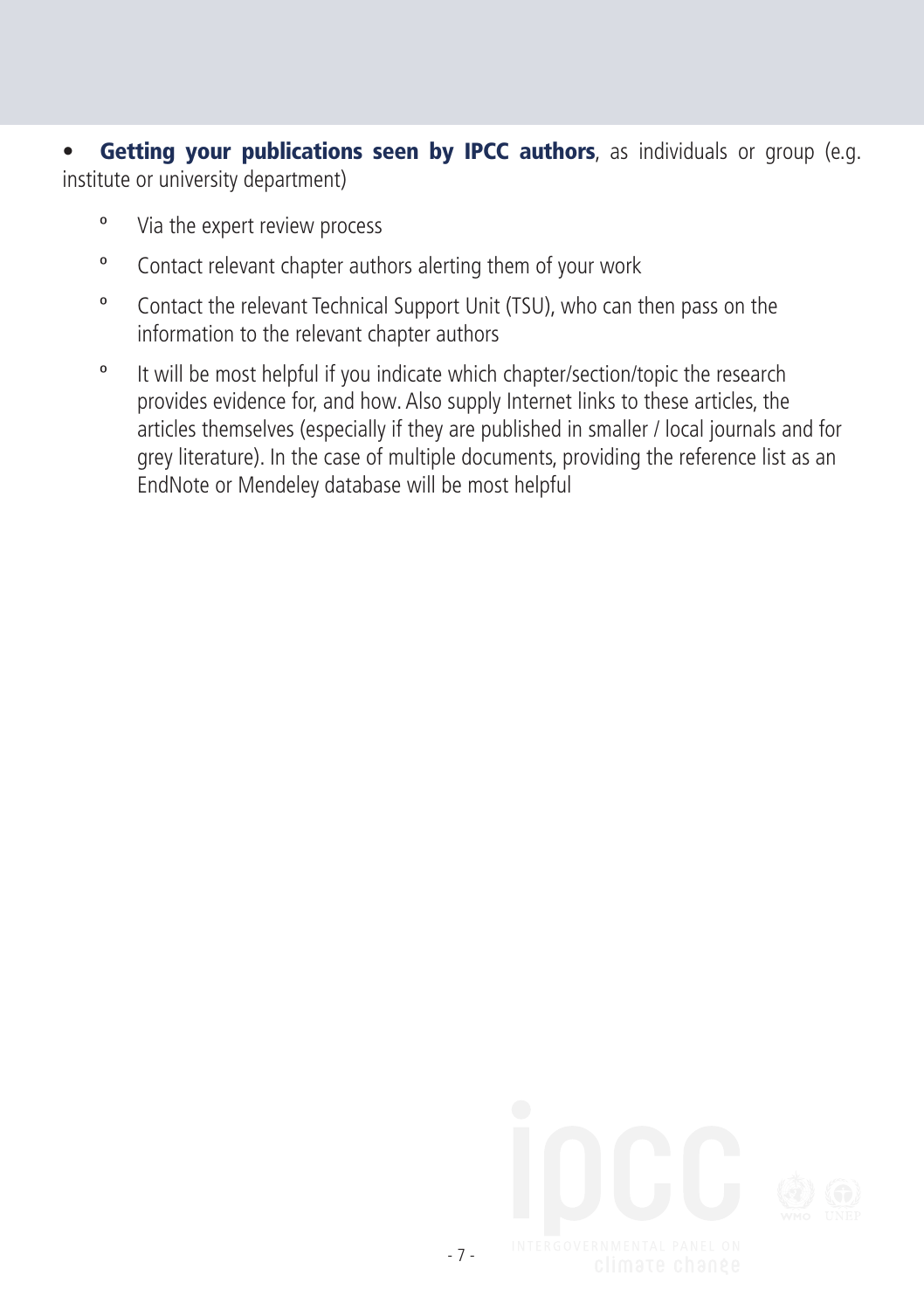## 4 **CO-AUTHORING IPCC REPORTS**

You can get directly involved in the production of the IPCC reports. To find out more about how reports are prepared, please see https://www.ipcc.ch/about/preparingreports/ and the fact sheets (linked above).

**Chapter teams** consist of Coordinating Lead Authors (CLA), Lead Authors (LA), Review Editors (RE), Contributing Authors (CA), Chapter Scientists (CS).

- Coordinating Lead Authors, Lead Authors and Review Editors are
	- º nominated by IPCC focal points from governments, observer organisations, and the IPCC Bureau, and
	- º selected by the IPCC Bureau of the relevant IPCC Working Group or Task Force
	- º balancing expertise, region and gender

Contributing Authors and Chapter Scientists are invited to contribute by Lead Authors, also with balance for expertise, region and gender in mind.

• Also see the Nomination Process (Section 6)

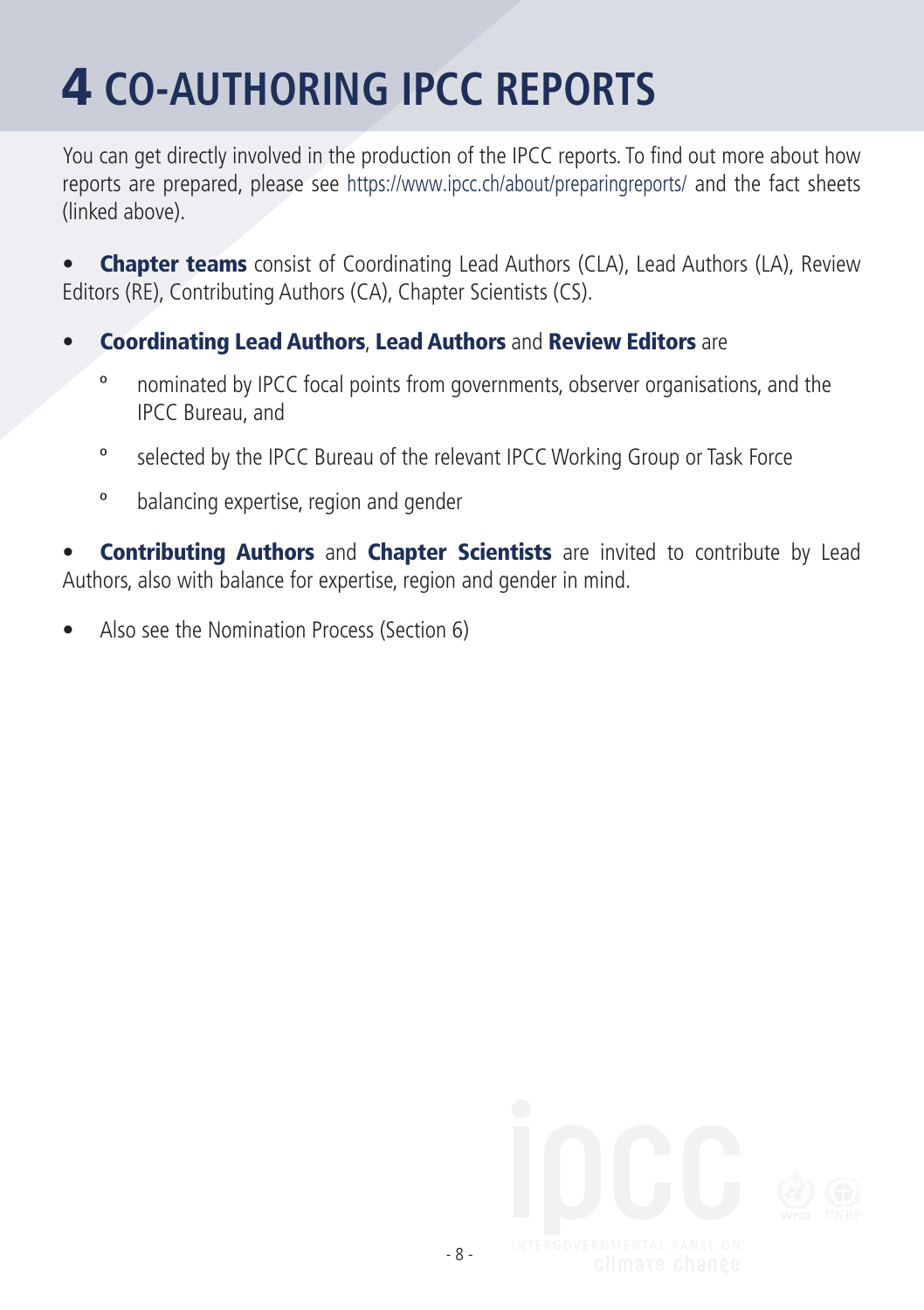#### 5 **EXPERT MEETINGS AND WORKSHOPS**

- You can also get involved in the IPCC through:
	- º Co-sponsored meetings
	- º Expert meetings and Workshops
	- º Scoping meetings
		- Each IPCC report starts with a scoping meeting where nominated experts prepare a draft outline of the report. See https://www.ipcc.ch/about/preparingreports/
	- º Public lectures by IPCC authors
- Meetings are announced on the IPCC website and social media, see http://ipcc.ch/
	- º Check News (https://www.ipcc.ch/news/), Activities (https://www.ipcc.ch/activities/) and Calendar (https://www.ipcc.ch/calendar/) for updates
- Also see Nomination Process (Section 6)

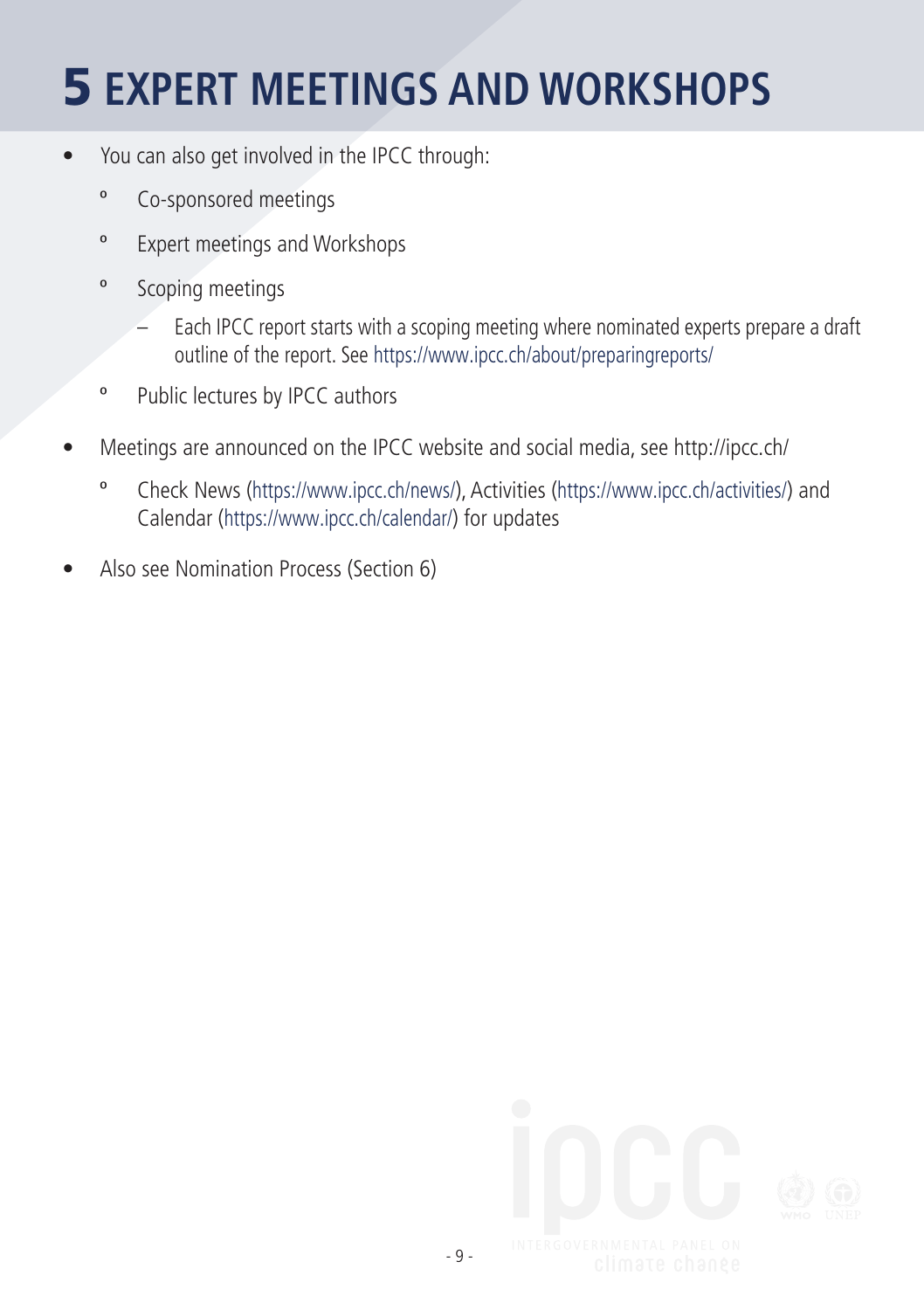### 6 **NOMINATION PROCESS**

• To be considered for Lead Authorship or for expert IPCC meetings and workshops, you need to be nominated by either:

- º IPCC Focal Points https://www.ipcc.ch/apps/contact/interface/focalpoints.php
- º IPCC observer organizations https://www.ipcc.ch/list-observer-organisations/
	- The **Admission policy for observer organizations** is published at https://www.ipcc.ch/site/assets/uploads/2018/09/ipcc-principles-observer-org-1.pdf
- **Calls for nominations** are advertised on various IPCC channels:
	- º For instance, the News page on the IPCC website https://www.ipcc.ch/news/
	- º Announcements are also on the IPCC Twitter account @IPCC\_CH
- Focal points and observer organizations also receive letters of invitation for nominations.
- If you as an individual are interested to take part in expert meetings or to become an author in the future, express your interest to the above.
- Video about being an IPCC author: https://vimeo.com/234523346 (trailer) https://vimeo.com/216669432 (full version)

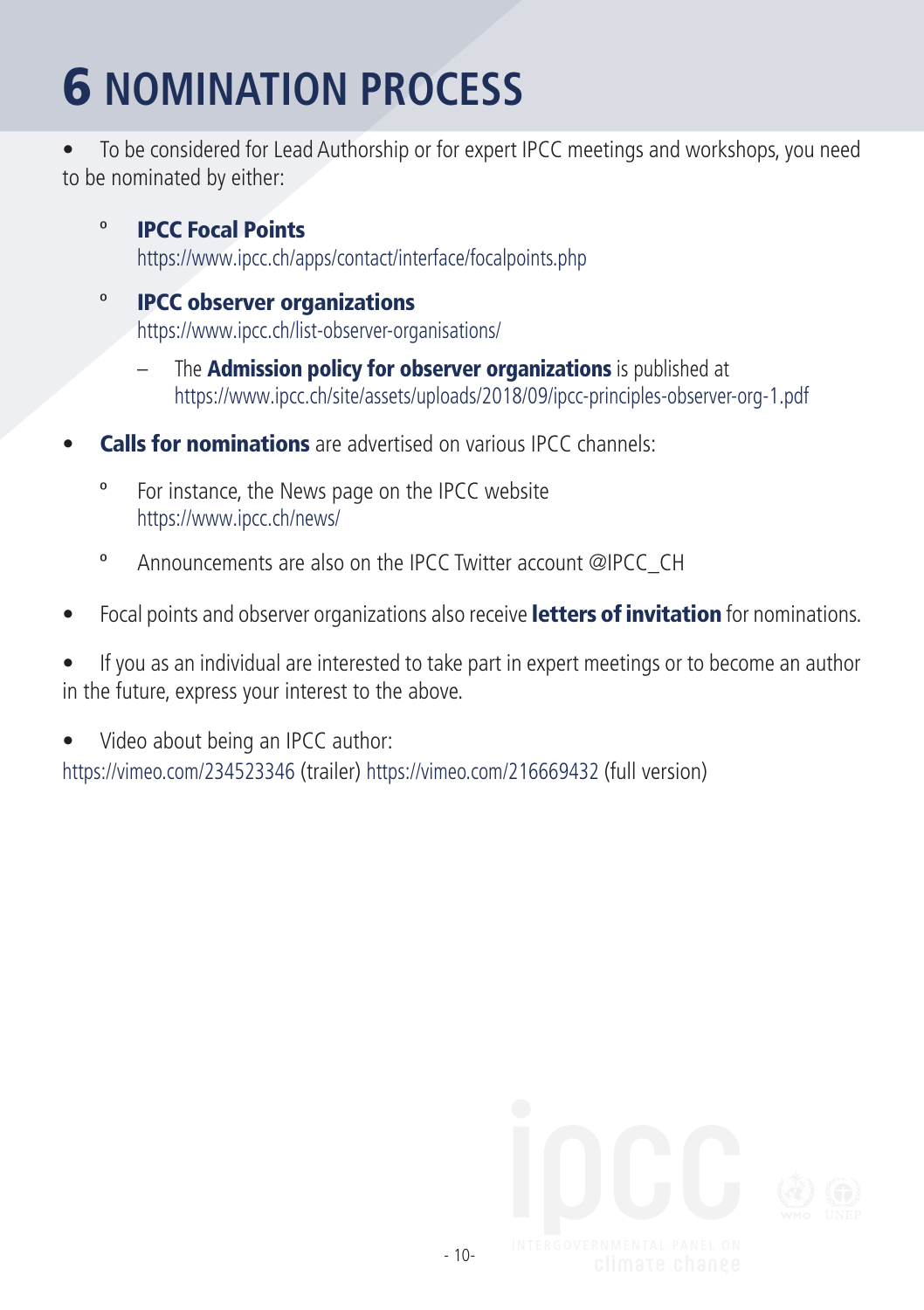### 7 **EXPERT REVIEW OF IPCC REPORTS**

We encourage you to register as an expert reviewer of IPCC reports via the IPCC website.

- Why become an expert reviewer?
	- Reviews are an essential part of the IPCC process, ensure highest standards of scientific excellence, clarity and balance, and encompass as wide a range of views, expertise and geographical representation as possible
	- º Reviewers contribute to shaping and content of the report, gain new scientific knowledge, broaden their scope, and gain useful experience of IPCC process. They do not go unnoticed
	- º Videos: Encouragement of African scientists to review IPCC reports
		- Dr Youba Sokona (IPCC Vice-Chair): https://youtu.be/ooeDPo7NZuI
		- Dr Cheikh Mbow (IPCC Coordinating Lead Author): https://youtu.be/FeKSzilYieE

All reviewers are **acknowledged** in the annex to the published report, which is also provided online.

Every comment receives a response. Once a report is published, the drafts, the comments submitted by expert reviewers on the drafts, and the responses from the IPCC chapter teams, are published on the IPCC website.

- For example see SR15 at https://www.ipcc.ch/sr15/download/
- **Individual or group** reviews are possible.
	- º See Guidelines for group reviews: https://apps.ipcc.ch/comments/srocc/sod/template/IPCCWG2\_GroupReviewGuidelines.pdf

**Announcements of reviews** are published on the IPCC website and social media (see end of document)

- **Upcoming review periods** of IPCC reports, 6th Assessment Cycle:
	- WGI The Physical Science Basis
		- Second Order Draft: 2 March 26 April 2020
	- º WGII Impacts, Adaptation and Vulnerability
		- First Order Draft: 18 October 13 December 2019
		- Second Order Draft: 7 August 2 October 2020
	- º WGIII Mitigation of Climate Change
		- First Order Draft: 13 January 2020 1 March 2020
		- Second Order Draft: 13 July 13 September 2020
	- º 6th Assessment Synthesis Report: dates to be confirmed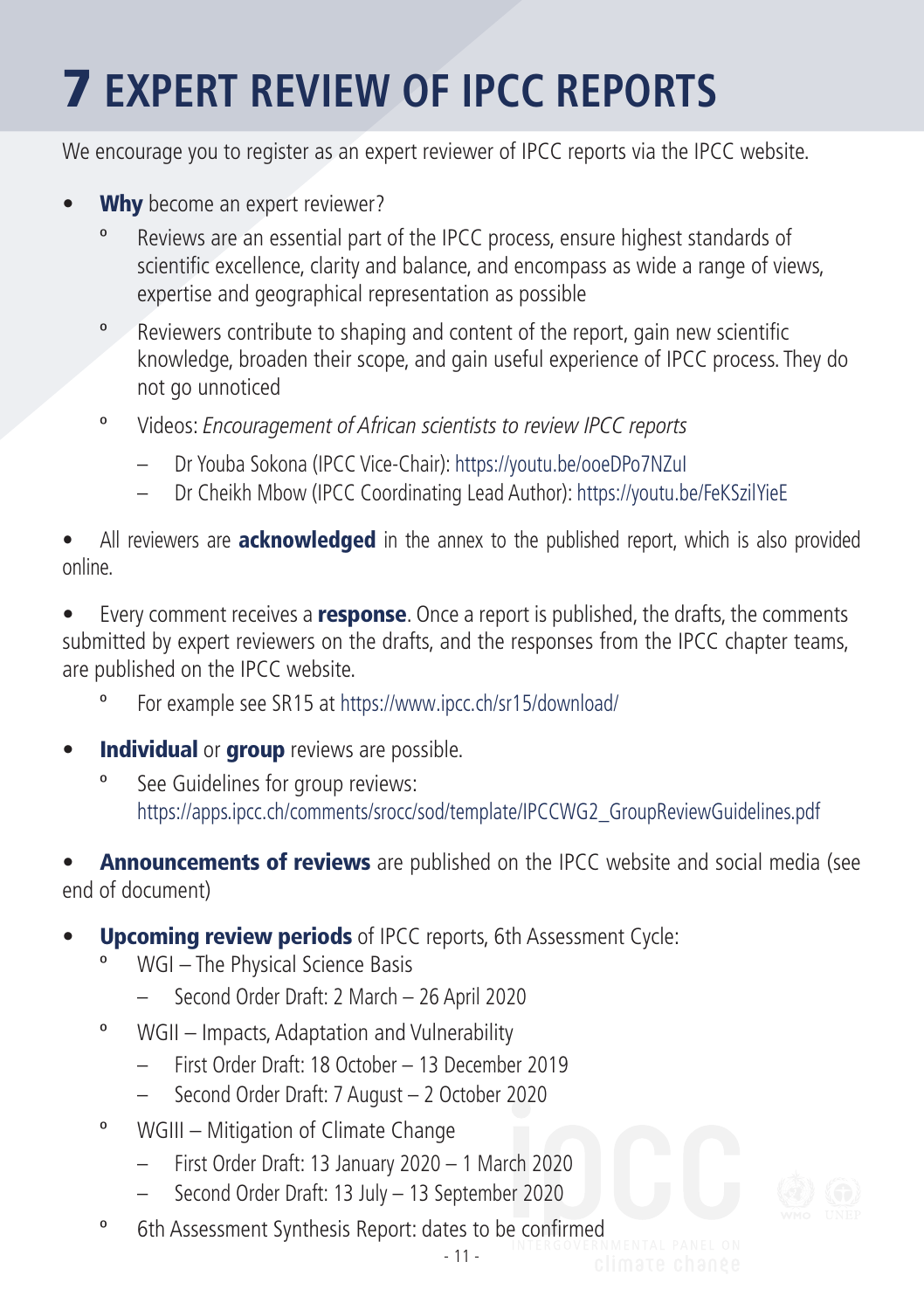#### 7 **EXPERT REVIEW OF IPCC REPORTS (cont.)**

• Note on **confidentiality**: reviewers sign an agreement not to publicly disclose or talk about the content of the IPCC reports that they review until the report is published.

#### What to review?

- º You may review the entire report, or only chapters or sections that interest you most, or that you know much about
- º Practitioners and policymakers are also particularly encouraged to review the Executive Summaries, the Summary for Policymakers and the Frequently Asked Questions, and ultimately the Technical Summary
- º Search for topics you are well acquainted with throughout the report and review instances
- º Search by region or country throughout the report and review instances
- º You may also comment on the structure and clarity of the report or a chapter or section

Draw on your **personal experience and knowledge of the literature** . Provide your unique and valuable perspective. The more varied the experts that read and comment, the more balanced the reports will be.

- **Style** of comments:
	- Formal, polite, constructive, helpful
	- º Comments should focus on content, not editorial issues
	- º Comments can be statements (should be factually correct), observations, suggestions, requests for clarification, etc.
	- º When suggesting substantive edits to content, comments should be supported by providing the reference to the underlying literature that is the basis of the suggestion
- Here are some suggestions on what to look out for:
	- <sup>o</sup> Coverage: are topics covered comprehensively?
		- Check that the government-approved outline has been covered (see links under Section 3 Publication above). The outlines show the minimum content that must be included in chapters.
		- Look out for content gaps (for instance issues that are important but not yet, or not adequately covered)
	- <sup>o</sup> **Accuracy**: look out for factual errors, things that do not apply / are different (in your field/region specifically, or generally)
	- <sup>o</sup> Check **handling of topics** (e.g. silo approach only, missing integrated approach)
	- <sup>o</sup> Look out for **biases** (e.g. where evidence is under-represented, or represented in a skewed way, for a topic or region)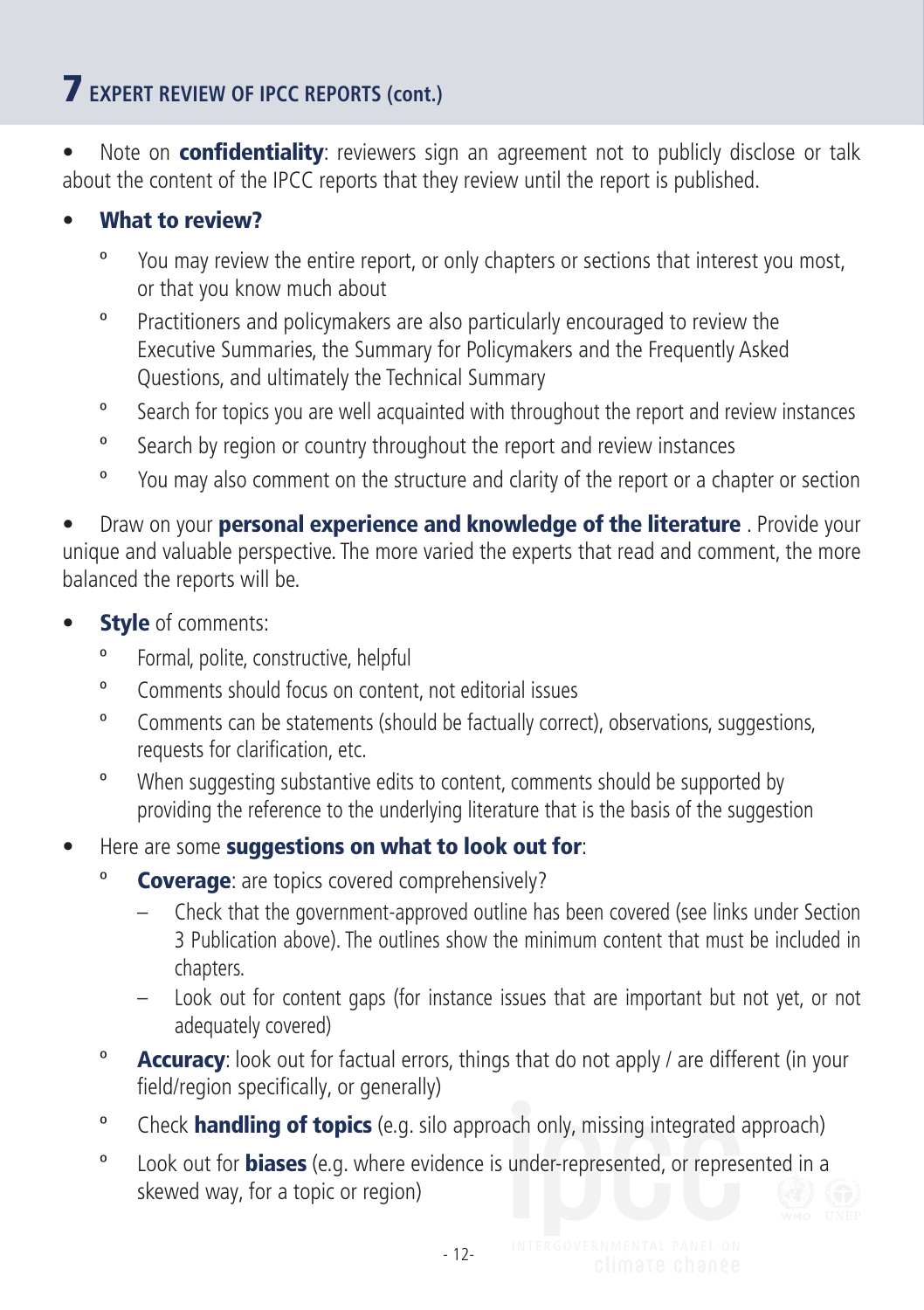- <sup>o</sup> Look out for **important conclusions** that are relevant for policymakers in your region, that you think should be elevated (to Executive Summary or Summary for Policymakers), and point them out, giving reasons
	- Look especially at solutions and response options
- <sup>o</sup> Is the **language** clear and understandable even to non-specialists? Call out overly complicated or highly technical language and jargon (especially in the formulation of key findings) and suggest alternative wording for improved clarity, so that conclusions are clearly expressed.
- <sup>o</sup> Check **references**: are you aware of research that has not been assessed?
	- Supply references or Internet links to these articles
	- Send a copy of the articles themselves to the TSU, particularly for smaller / local journals and for grey literature
	- For non-English literature, send a short summary in English of the purpose and findings of the study
- <sup>o</sup> Other things to look out for are provided in the Review Guidance Note published when a report opens for review. For example, the review of AR6 WGI First Order Draft (https://www.ipcc.ch/site/assets/uploads/2019/04/AR6\_WGI\_FOD\_Expert\_Review\_ GuidanceNote.pdf) suggested looking out for:
	- the structure, comprehensiveness and balance of the assessment
	- overlaps, inconsistencies, gaps in the assessment, for example across different chapters or in relation to other IPCC reports
	- shortening the text without loss of relevant information
	- improving the presentation of material graphically or through tables
- <sup>o</sup> Whenever appropriate, suggestions for new **wording** (with references) are welcome.

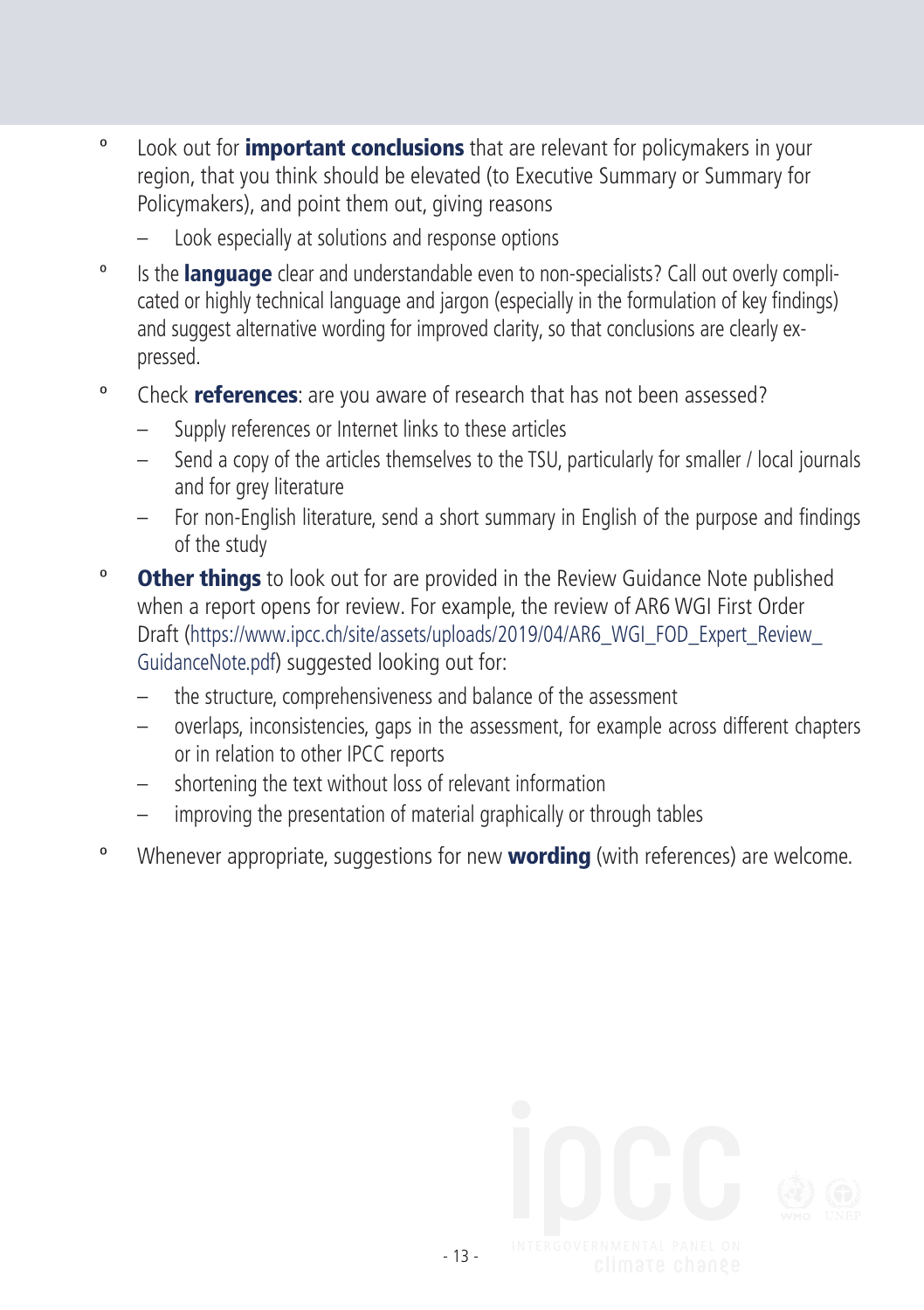#### 8 **NETWORKING, OUTREACH AND COMMUNICATIONS**

**Become familiar with content** of IPCC reports and communicate the information in your own countries and institutions.

**Communicate on climate change** within your field of influence, through seminars, newspaper articles, social media, general public, schools etc.

- See IPCC Principles for effective communication and public engagement on climate change handbook: https://wg1.ipcc.ch/AR6/documents/Climate-Outreach-IPCC-communications-handbook.pdf
- º See the IPCC Visual Style Guide for clear figures: https://www.ipcc.ch/site/assets/uploads/2019/04/IPCC-visual-style-guide.pdf

Be involved in **public debate** around climate change to help mainstream knowledge from the assessments.

Participate in **IPCC outreach events** and help advertise them locally. Events are announced on the IPCC website and social media.

• National Focal Points are encouraged to reach out across all relevant scientific disciplines (e.g. not just National Meteorological and Hydrological Services) for nominations and reviews. Encourage national platforms across ministries, institutions and universities to get multidisciplinary input.

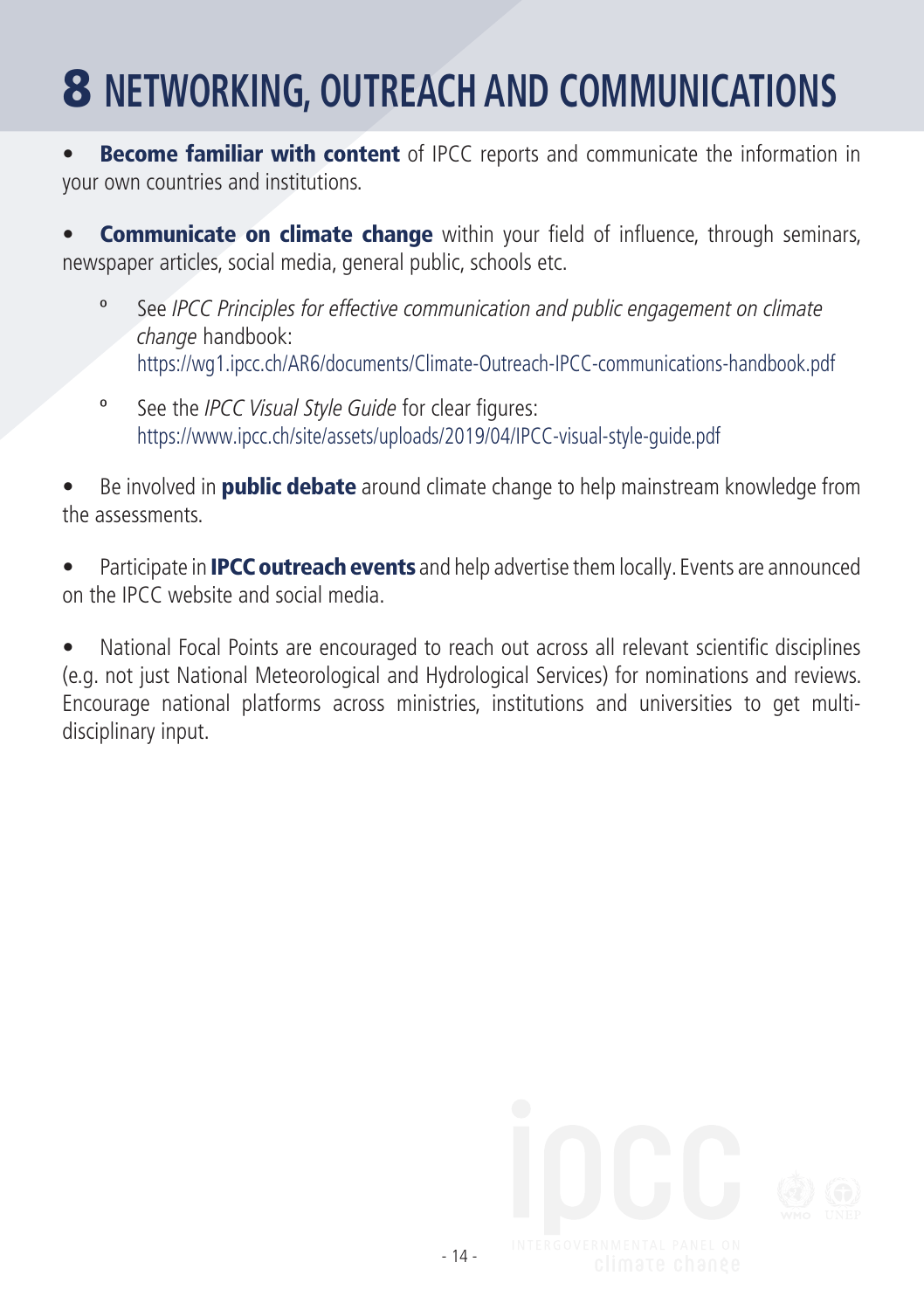#### 9 **WEBINARS**

- E-learning course on *Reviewing Assessment Reports of the IPCC*
	- º How does the IPCC work? https://youtu.be/q-5Xd7OM6CQ
	- º How to conduct an IPCC review https://youtu.be/R3GzH4lKCaA
	- º In-depth review analysis and further guidance https://youtu.be/uf-dffSZiC0
- *• How to get involved in the work of the IPCC as an Early Career Scientist* https://www.youtube.com/watch?v=L5Ri4GBhcKk
	- $\degree$  Time stamp 2:55 Introduction: History of IPCC, function of IPCC, current assessment cycle
	- $\degree$  13:07 **Roles in IPCC** and how to get involved
	- $°$  20:53 Ways to contribute, particularly through **publication of relevant** literature, and how to make your research visible to the IPCC; how authors work, how they find literature, what literature they assess, literature suitable for IPCC assessment
	- $\degree$  34:34 The 6th Assessment Cycle, the various products, **how reports are prepared** (scoping, outline, drafts, reviews, approval) concrete examples of where scientists can get involved
	- <sup>o</sup> 55:34 **Question and Answer** session